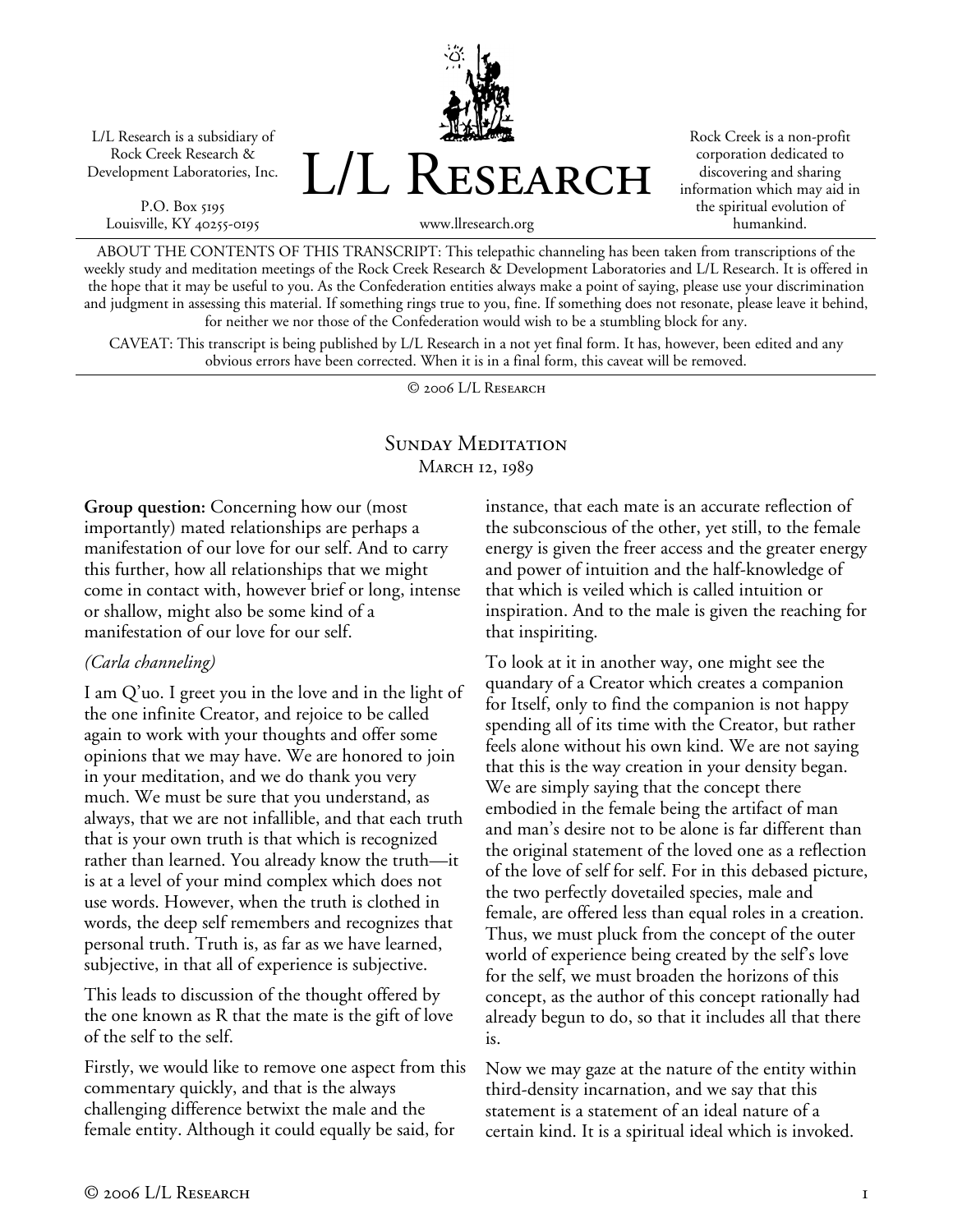Indeed, the greater Self or the Creator is invoked in this concept, that is, the sense in which this statement is correct and literally accurate, is that the self, which is in the end the Creator, somewhat young and confused within third density, and certainly remaining confused by our fifth-density experience, somehow still contains that perfection which created all that there is. And in that sense, the Creator gazes at the Creator and knows that all has been created because of love.

All that is is a reflection of the Creator's love for Itself, and further, Its desire to know more about Itself, to communicate with Itself for the enlargement of Its personality and to learn that which seems to be subjectively true, beautiful and perfect, that which, unlike the physical vehicles of your density, is imperishable. In the sense of the God-self residing within the many layers of distortion and confusion that abound within thirddensity experience, the statement is accurate. However, we would quickly add that it is misleading to consider to oneself that one is capable of living in the God-self for any length of time and having this experience be a steady state. It is not that this is not possible; it has been done by those who ruthlessly remove themselves from anything but the sitting, the silence, the meditation, the breaking down completely of the self. When one resides, acts and reacts within the societal structure which is your best environment for learning, one cannot remain the God-self. Thus, as one gazes into the eyes of the loved one, one may upon one level try to remember that one gazes at the gift of love of God for Itself.

On another level, it is well to remember that you are gazing at yourself. You may well not love yourself. Therefore, you will not be pleased with the face of another, the conversation of another, or the actions or thoughts of another. The more disturbed or upset that face is able to create the catalyst for you to become, the more that self has to teach. We do not suggest that any learning difficult lessons attempt for any length of time to remain consciously the Godself, for it is a dangerous choice of personas, a risky choice of masks. The risks to one who walks incautiously upon the path of learning [are such that one] finds that one has been waylaid almost inevitably, for one's energy, unless taken from what you may call the world full time, is most usually not equal to the task of remembering who you really are.

Now, you are here to learn, rather than to dispense information and learning to others. The learning is primary; the fruits of that learning, secondary. Thusly, that which comes to a seeker from the faces of those around the seeker will reflect various facets of that seeker to itself, as a mirror may reflect accurately or in a most distorted fashion. Indeed, all of the mirrors are distortions, in some way, of love, yet the catalyst that this distortion of love may bring is far from a joyful experience.

We would like to take a few moments to talk about a very basic subject, that subject being meditation. It may well be said of those of the Confederation of Planets in the Service of the Infinite Creator that we sound one note very often, that note of meditation—daily, constant meditation. The reason for that is not one thing, but many, all concerning, however, the progress which each of you, the pilgrims that seek, may make.

As we allow these pauses, we are hoping and asking that you may begin to feel a presence, a presence called to this group from beyond us. We practice at this moment the presence of the one infinite Creator. Allow your heart to open to the greatest amount it may stably open. Do not ask it to become brighter or more crystalline than the power that is moving into it, but allow that to bloom. Allow the feeling of being in the presence of the Creator to bring to you praise, worship, adoration and thanksgiving. You sit with the Father and Mother of All, infinitely available to all, infinitely loving and infinitely unable to speak.

Each of you, then, by the changes made by meditation, may begin to perceive differently throughout a lifetime of sincere and openhearted effort in love, not duty. The viewpoint may change and widen and deepen and strengthen greatly in balance. As one meditates, one is intending to experience firsthand the Creator and the environment of the Creator, which is love, light and eternity, all of those in infinite quantity. With enough repetitive, impassioned silence and listening, one's reactions begin to change because one's consciousness has begun to change.

Meditation does other things as well. One great aid that it brings to the meditator is simply the strengthening of the bridge betwixt conscious and subconscious, intuitive and rational; all the parts of what a medical person would call the encephalos,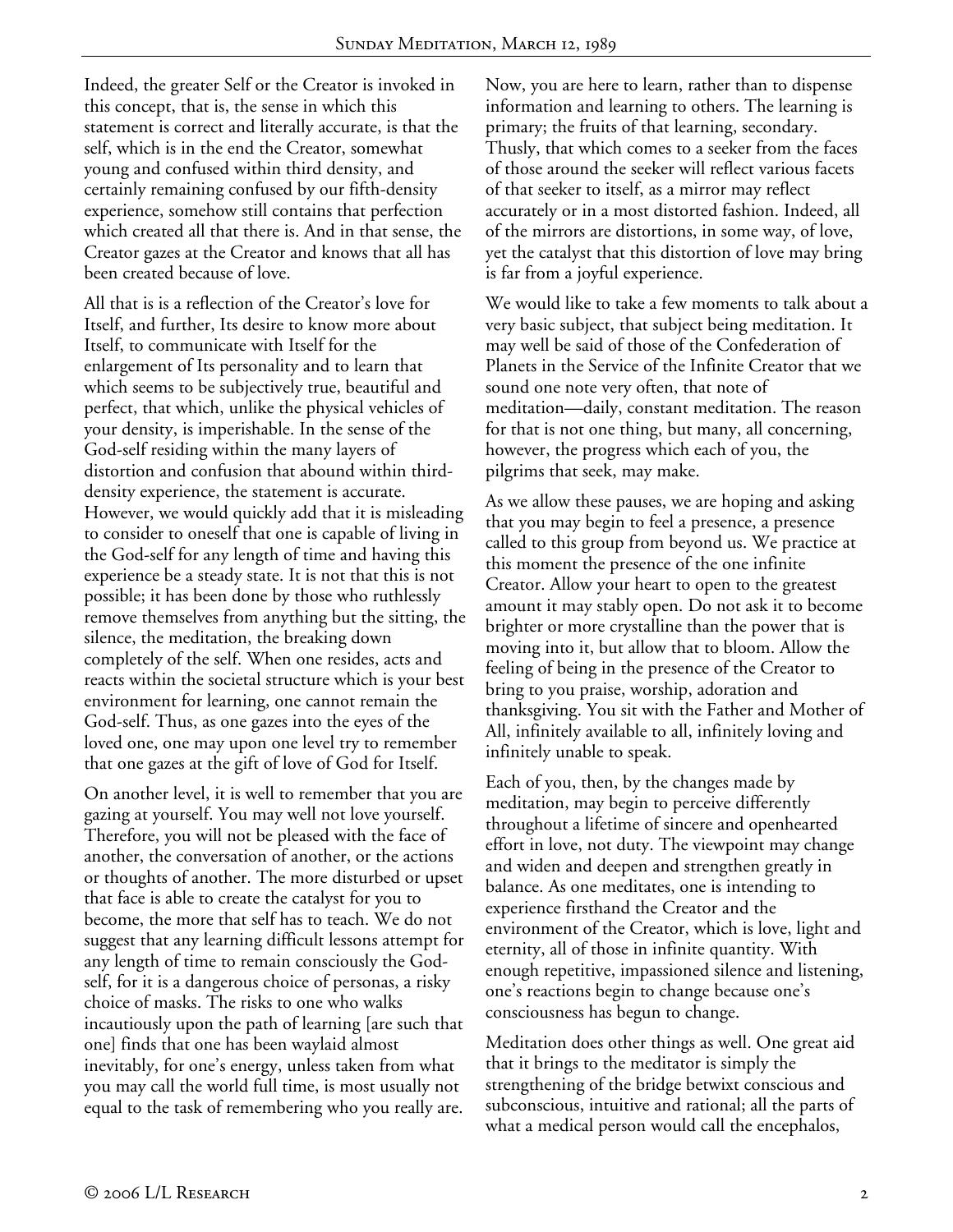working together and not at odds. We find often among your peoples that there are many voices within, each with a different viewpoint, each with a different program, if you would speak in terms of a computer, and all together having mutually opposing agendas. Meditation, taken daily, systematically and without the long, long meditations, but, rather, short meditations followed by the feeling of being strengthened, the mind begins to remake the basic metaprogram of the biocomputer mind in order that it may complete the process of integration so that one may become more and more a positive, unified entity, capable of a singleness of heart, a singleness of purpose, and a singleness of passion and love.

That which works—that is, that which functions within meditation—is not much affected by the meditative state achieved. The meditative state may, for most of your peoples, never be satisfactory in a subjective opinion, the self of the self. This is due to what this instrument would call your lifestyle; that which is full is ever a little fuller and details clog the arteries of inspiration. With meditation, intention, desire and passion are all, for the process is not a physiological one, not unless what you are attempting is the relaxation of the physical vehicle. Meditation is spending time with the infinite One and with Infinity Itself. It is a completely metaphysical act. Indeed, it does aid a person to be relaxed in order to meditate, but even the strong desire to meditate, pray, contemplate or worship has the desired effect; it opens a door behind which stands a Creator who will not knock, who will not ring the bell within the head, who waits patiently to be asked to come in, to join with the seeking soul and to offer it light, love, healing, peace and joy.

Yes, indeed, my friends, the Creator loves, and all of you are part of what it loves, for all of you are part of Itself. It desires to know each of you with a passion that is incomprehensible. All of the reactions which one has in love, about love, with love are shadows of the Love that created all that there is, the one great original Thought that is the Creator. We encourage you, therefore, not to see love in every face if you do not, but to take it into meditation without judgment, for you are as you are; each pilgrim, with its self-perceived strengths and weaknesses is unique. The Creator does not judge, but loves. Thus, we urge each never to force or push the spiritual seeking, but to allow it to occur naturally. When the

seeker finds itself impatient for more knowledge, more truth, the seeker needs to realize that this is not a means to an end; this is the end desired. The Creator's hope is one thing more than selfknowledge. It is self-love.

We urge and encourage and exhort each to love each other and to see the face of Love in every face. We equally urge each never to judge the self or to become discouraged when this is not occurring, for that which is occurring is that which needs to occur at the very moment you experience that which is occurring. It is the raw material which, when refined, will become the gold of compassion, wisdom and humility.

We find that there are assorted concerns, and would transfer to the one known as Jim, that if any wish, they may query further of us. I am Q'uo, and I leave this instrument in love and in light.

## *(Jim channeling)*

I am Q'uo, and greet each again in love and light through this instrument. At this time it is our privilege to ask if we might speak to any queries which yet remain upon the minds of those gathered this evening.

**Carla:** Well, if nobody else will kick it off, I'll ask a question you can't possibly answer, but I was curious. I sensed another presence here and patrolled the perimeter and found it, and was having a lot of trouble dealing with it for a few seconds. I was holding up an imaged cross. So, instead, I put this cross down and put my arms out and let the cross be big enough for me to be on it and challenged again in the name of Christ, and the entity vanished as quickly as I've ever seen one go. If you can make any comment on that, I'd be interested to know what was occurring with the challenging process?

I am Q'uo, and am aware of your query, my sister. The effect that was accomplished by exchanging the small visualized cross for that upon which you might place yourself was to magnify the intensity of your challenge to the point that the purity of your desire to serve in the positive aspect was overwhelming to the entity towards which the challenge was offered. Therefore, the entity found the need to take its leave of this group.

Is there another query, my sister?